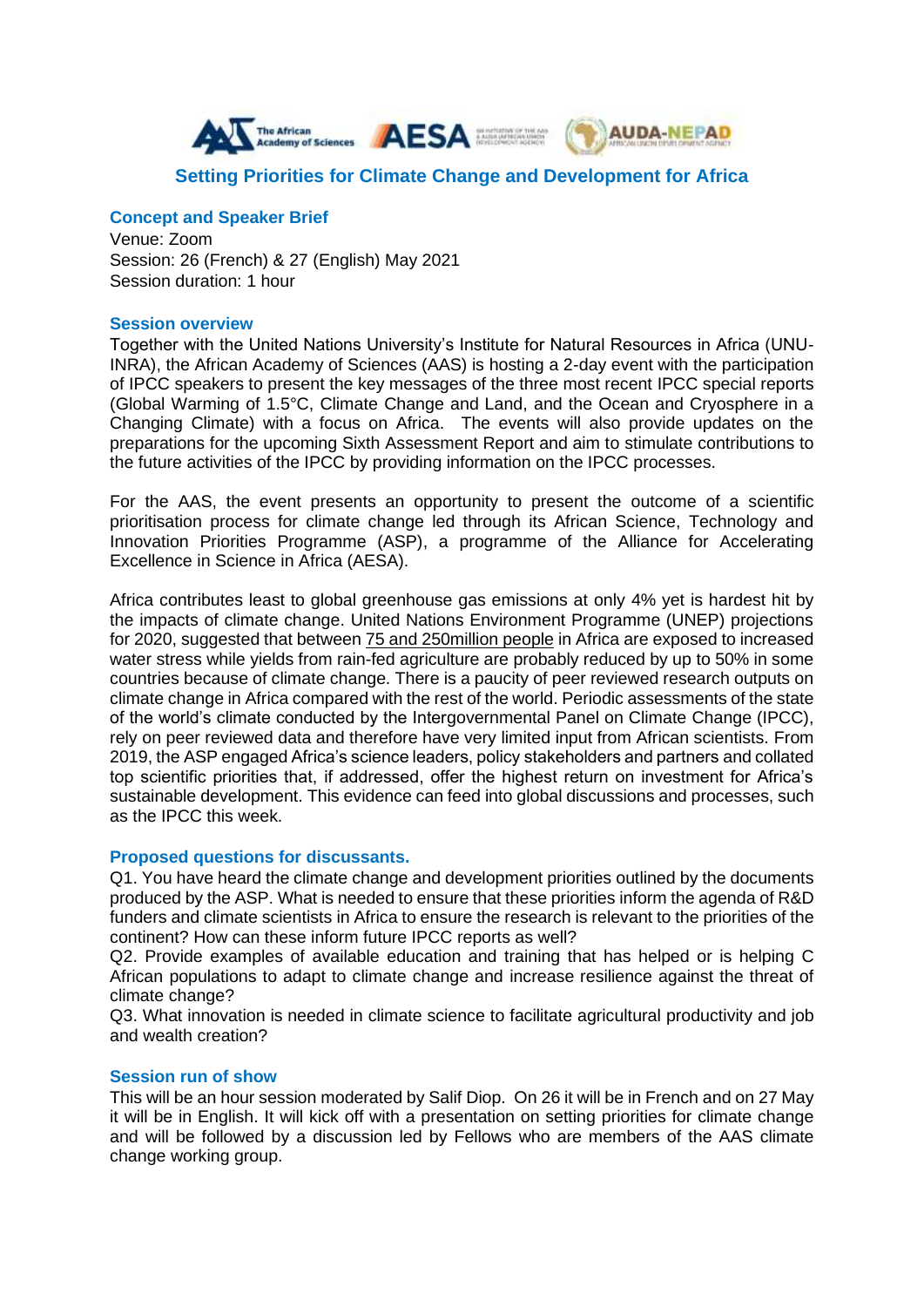# **Speakers**

*Keynote* Uzma Alam, African Academy of Sciences

*Discussants* Jessica Thorn, University of Cape Town Stella Kabiri, Mukono Zonal Agricultural Research and Development Institute Afwork Gebrekirstos Aster, ICRAF

#### *Session agenda*

4.00 - 4.05 pm Introduction, Salif Diop (5 minutes) 4.05 - 4.25 pm Setting priorities for climate change in Africa, Uzma Alam 4.25 - 4.45 pm Discussants 4.45 - 4.55 pm Q&A 4.55 - 5.00 pm Wrap up

#### *Speaker bios*

#### **Salif Diop**

Professor Salif Diop has worked at the United Nations, in UNEP's Division of Early Warning and Assessment (DEWA), for the past 16 years as Senior Officer. His water expertise is in coastal oceanography, freshwater assessment, aquatic and marine issues, sustainable management and development. He earned a Third Cycle Doctorate in 1978 from The University Louis Pasteur in Strasbourg, France, and a State Doctorate in 1986. He served a yearlong sabbatical as a Senior Fulbright Scholar in the Division of Biological and Living Resources at The Rosenstiel School of Marine and Atmospheric Sciences of the University of Miami, Division of Biological and Living Resources, in 1986/87. He is a member of multiple expert and working groups, including at numerous scientific and research institutions. He has published more than 60 peer reviewed articles and seven books as main author or co-author and was awarded a Nobel Peace Prize Certificate in 2007 for his contributions to the IPCC. In addition to his research articles, he has also contributed 170 technical documents, research reports, monographs, theses, abstracts and book reviews. He is a University Professor, and has served as one of the Vice-Chairs of the International Lakes Environment Committee Foundation (ILEC) Scientific Committee since November, 2016 and member since Sept 2019 of the High Level Panel Expert Group for a Sustainable Ocean Economy; Sustainable Ocean Initiative of the World Resources Institute. He was named a Member of the National Academy of Sciences and Techniques of Senegal in 2006, a Member of the African Academy of Sciences (AAS) in 2009 and a Member of The World Academy of Sciences for the Advancement of Sciences in the Developing Countries (TWAS) in October 2010. Personal website: [http://www.esalifdiop.org](http://www.esalifdiop.org/)

# **Uzma Aslam**

Dr Uzma Alam is passionate about taking a data-driven, culturally embedded approach to global health, incorporating science, technology, and innovation to strengthen health within marginalized populations. Working at the intersection of infectious diseases and healthcare delivery in the international development and humanitarian contexts, she applies data and innovation to inform and influence policies and strategies.

She holds a PhD and a Master's in public health from Yale University, with a focus on infectious diseases & global health. With a diverse background comprising of international experience working across four continents and has served with academic, non- profit, corporate, and governmental agencies, including advisory commissions and corporate counsel with roles of increasing responsibility across the science value change.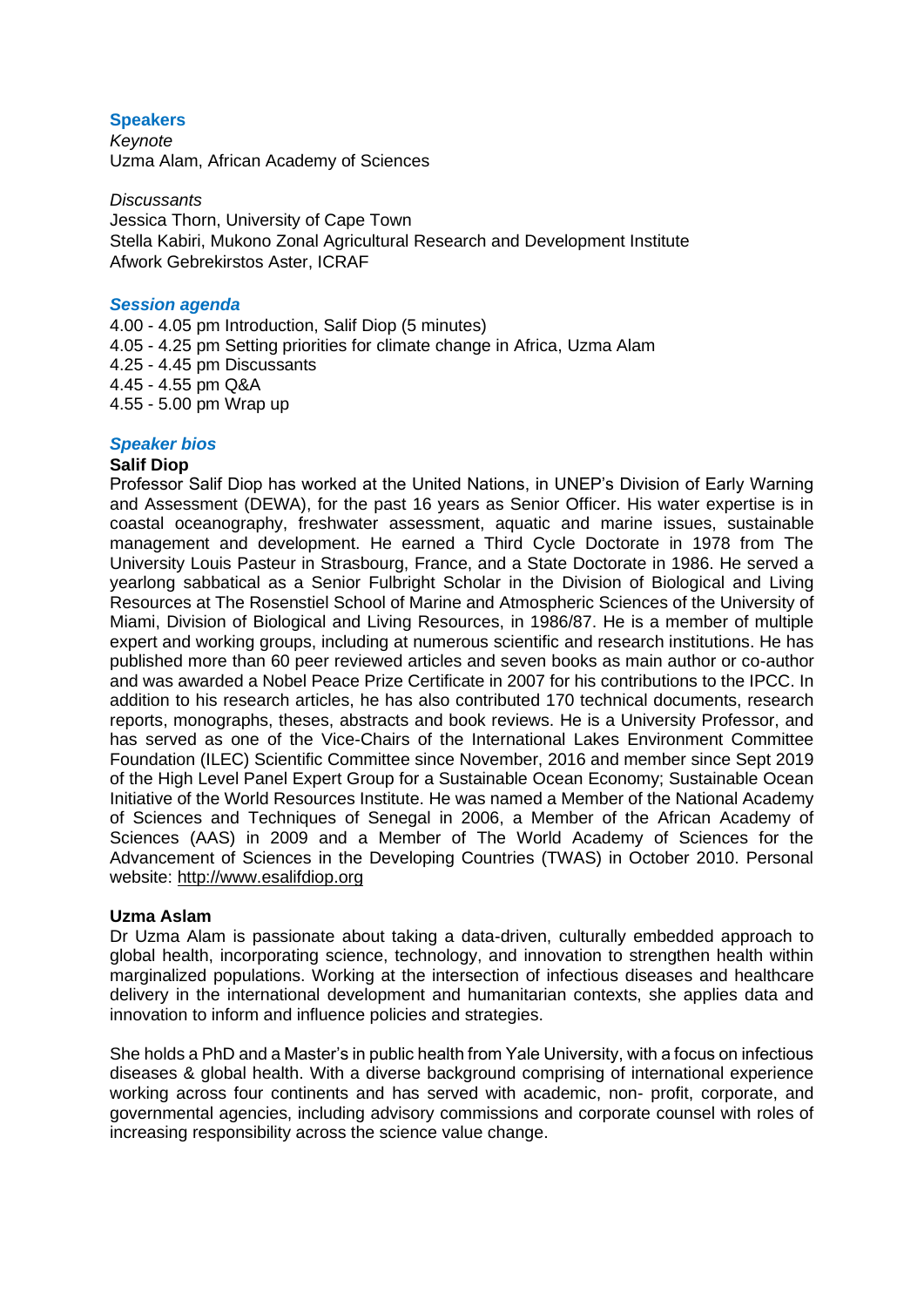Uzma is the former secretary of the Association of Women in Science and editor of the Yale Journal of Health Policy, Law, and Ethics and a grant reviewer for the U.S Centre for Environmental Health. Currently she serves on the Board of the Geneva Foundation.

Presently, she leads the Biomedical and Health Sciences Portfolio of the Developing Excellence, Leadership and Training in Science in Africa program (DELTAS). A US\$100 million programme supporting development of world-class scientific leaders on the continent. Implemented through The Alliance for Accelerating Excellence in Science in Africa (AESA), a funding, agenda setting, and programme management platform created by the African Academy of Sciences and the Africa Union Development Agency, global funding partners, and through a resolution of the summit of African Union Heads of Governments. She is also the Program Manager for The African Science, Technology, and Innovation Priorities (ASP) programme. The programme engages Africa's science and political leaders to identify the top STI priorities for the continent that if addressed, offer the highest return on investment for Africa's sustainable development.

Her work has appeared globally across print and media outlets. Her is a link to he[r publications.](https://www.researchgate.net/profile/Uzma_Alam)

#### **Jessica Thorn**

Jessica is a Namibian ecologist with a background in human geography and climate adaptation, with 13 years' experience, travelling to 55 countries. In affiliation to the University of Cape Town, University of York, University of Nairobi, and African Conservation Centre, she uses probabilistic social-ecological modelling and participatory scenario analysis to measure impacts of development on land use change. Jessica has been involved in various NSF, NERC, AU, NRF, DFID, CGAIR, IDRC, ESRC, and USAID funded projects. Professional activities have been affiliated with the UN, World Bank, Conservation International, WWF, Red Cross, CIFOR, CCAFS, Global Environmental Facility Kew, Cambridge, Oxford, London School of Economics, and Brown University. She completed her BSocSci(Hons) at UCT, MSc and DPhil at Oxford, and postdoctorate at Colorado State University and ETH Zurich.

# **Stella Kabiri-Marial**

Dr Stella Kabiri-Marial, a senior research officer and program Leader at the National Agricultural Research Organization in Uganda, is one of the 40 candidates selected for the fifth cohort of the African Academy of Sciences Affiliates Mentorship scheme, who will receive substantial support to develop into outstanding research leaders in their professional fields.

Stella, who is based at the Mukono Zonal Agricultural Research and Development Institute, is a trained Scientist in Production Ecology and Resource Conservation, with a PhD from Wageningen University, the Netherlands. Her study focused on preparing African rice farmers against parasitic weeds in a changing environment. She has a Msc. in Geo-information Science and Earth Observation from the University of Twente, the Netherlands and her field work focused on genetic remote sensing crop models of rice systems of the Mekong Delta, of Vietnam. Stella has a BSc. in Agriculture from Makerere University, Uganda.

Stella is currently a grantee of the Climate Research for Development (CR4D) grant for Climate research, at the African Academy of Sciences. Her research revolves around the development of a zero-carbon process of fertilizer production using air as a raw material, to illustrate a way out of the current fertilizer production process that consumes a lot of energy and in the process emits alarmingly enormous greenhouse gases, responsible for global warming.

# **Afwork Gebrekirstos Aster, ICRAF**

Prof. Afwork Gebrekirstos is a Scientist at the World Agroforestry Centre (ICRAF). She has over 20 years of experience in research, tertiary-level teaching and consulting. Her research focuses on tropical forest ecology and management, which includes dendrochronology (to reconstruct past climates and the effects and consequences of global climate change on